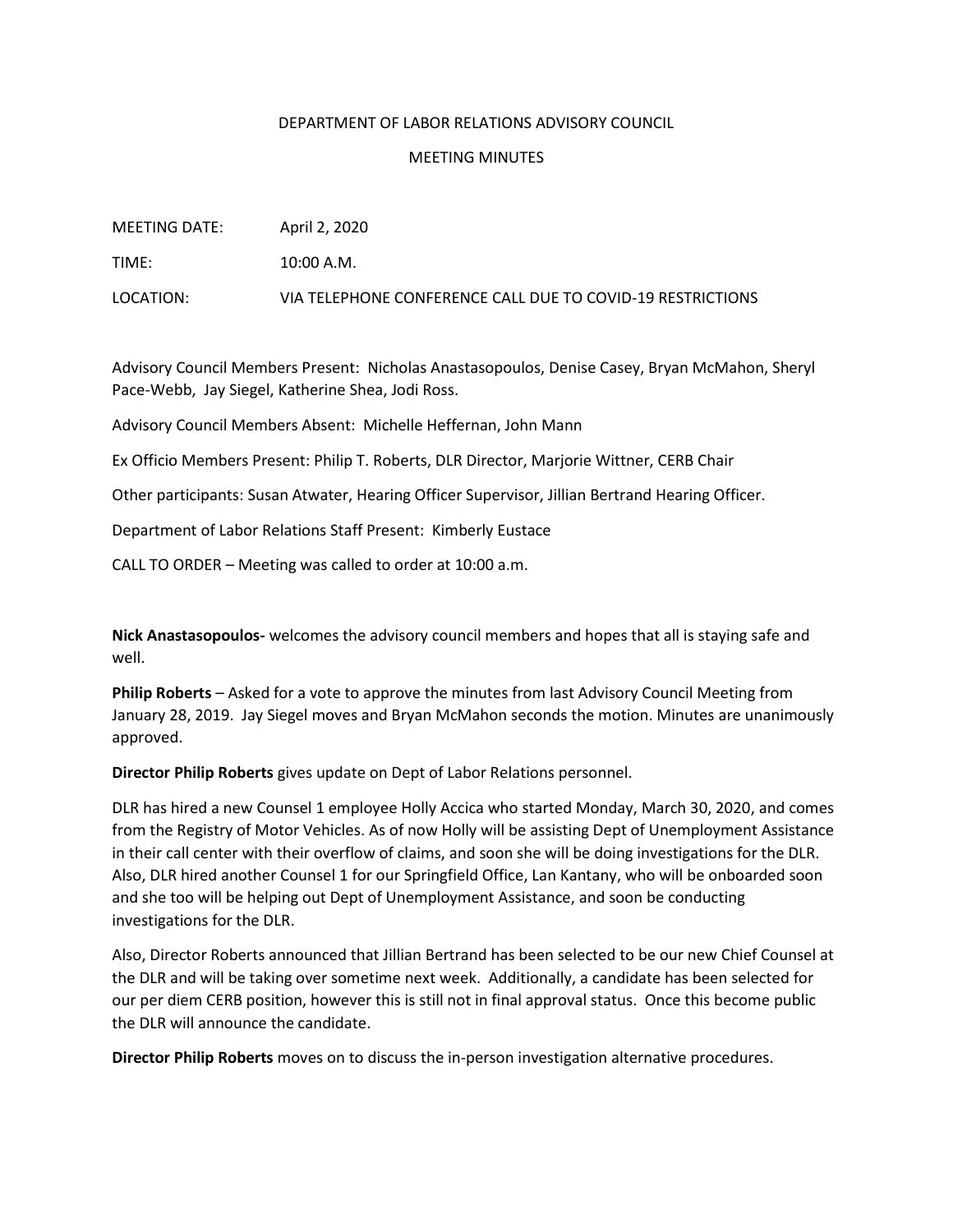He states that some sort of remote investigations will need to move forward for the month of April. We will pilot with in-person investigations then move on to Hearings.

**Jay Siegel** states that in paragraph #5 the work "bring" is misleading this needs to be re-worded as the parties will not be in-person.

**Kate Shea** I would urge the DLR to revise in the following ways, it is unnecessary to require a written submission prior to an in-person investigation. I think a conference call first to narrow down the issues and then a subsequent written submission and/or affidavits if needed would be more efficient. Submitting written submissions with affidavits is a huge amount of work that may not be necessary.

**Nick Anastasopolous** suggests instead of "position statements" maybe just use "summary" and it will be a summary of what your are going to be expected to address. Be careful of using "position statements"

**Kate Shea** understands that the nature of the allegations needs to be clear and that the current regulations already require specificity. Suggests wording that "No investigation will be scheduled unless specific . . . ."

**Jay Siegel** said that as an arbitrator he sometimes receives a large number of documents either before the hearing or at its start. He suggested that we require the parties to submit a 2 page written summary before any teleconference by the investigator to give him or her an "overview" as to the nature of the case. I have found this particularly helpful in mediation before I meet with the parties.

**Susan Atwater** I think it is necessary to clarify that we are NOT talking about the old written submission procedures. Paragraph 6 *encourages* written submissions. Maybe we need to call it something different than a "position statement" such as "a short overview of the charge." You would be surprised how many Respondents submit documents just before the investigation, we need to focus on what needs to be addressed.

**Kate Shea** talks about paragraph 6, which reads counsel needs to submit all allegations/defenses. If this not needed, we need to say something more like "we need a summary."

**Susan Atwater** said the idea is we need more information for smooth investigation. Think of it this way: it doesn't help if new allegations are brought up at investigation, we need to know what we are dealing with.

**Sheryl Pace Webb** You should reach out to the Director of the DUA it has been very successful at online investigations.

**Philip Roberts** what are they submitting?

**Sheryl Pace Webb** All documents are marked before we get to the investigation, information is uploaded before the investigation into their dockets.

**Philip Roberts** Very important to have documents submitted in advance we cannot have documents handed in the day of.